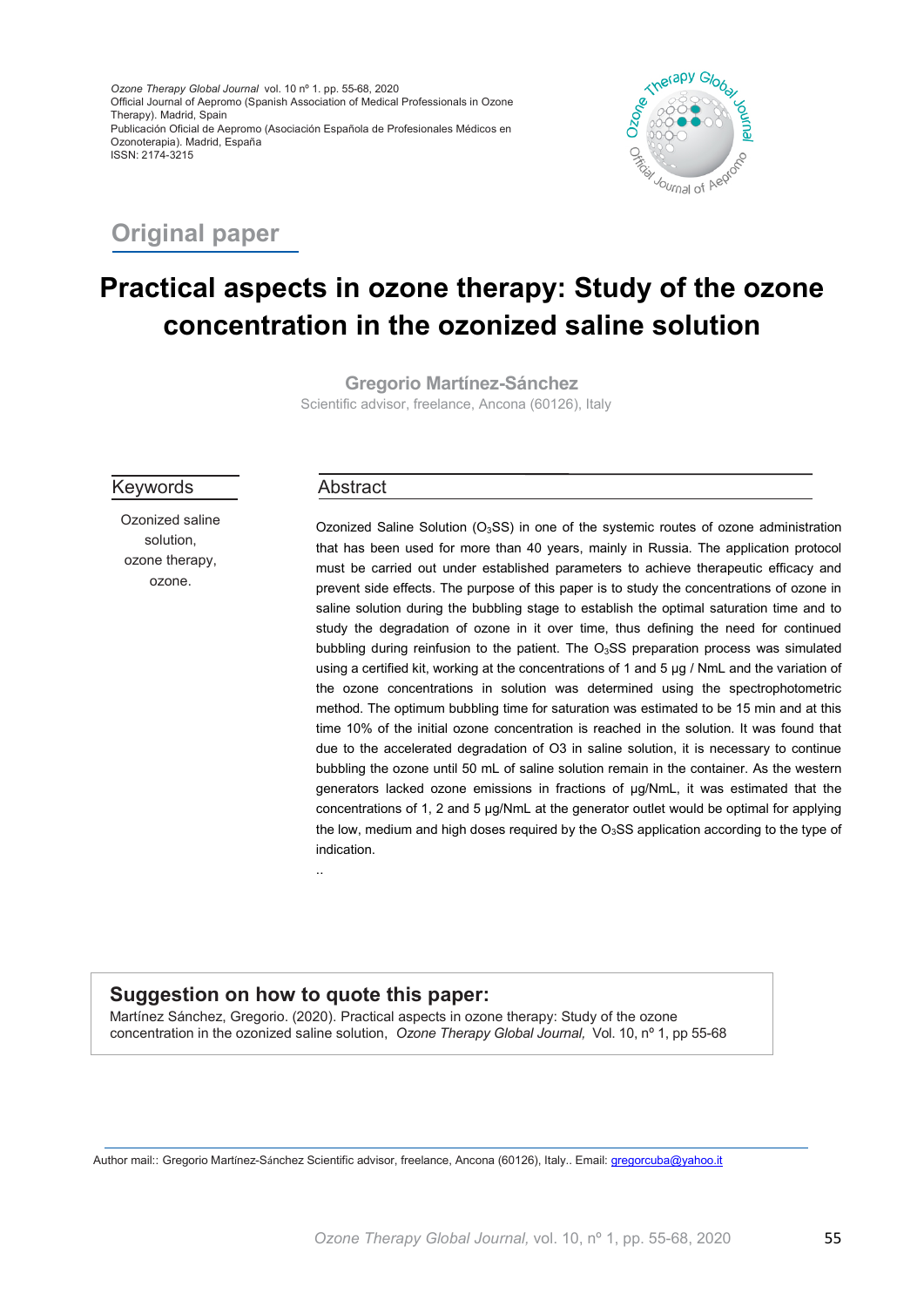#### **Introduction**

The use of ozonized physiological saline solution (NaCl 0.9%) ( $O<sub>3</sub>SS$ ) is a widespread practice in Russia and developed by the ozone therapy school in the city of Nizhny Novgorod (Federal District of Volga). <sup>1</sup> The method constitutes a systemic application route of ozone for different pathologies and consists of the previous saturation of the physiological saline solution with a mixture of oxygen-ozone  $(O_2/O_3)$  at low concentrations and its intravenous infusion to the patient. This route of application was approved by the Ministry of Health of the Russian Federation in the early 80s of the last century, specifically for the branches of orthopedics, dermatology, gynecology / obstetrics and neonatology. Since then it has been officially implemented in public hospitals.  $2-4$  Ukraine made its application official in 2001.<sup>5</sup> In response to different reasons, its use has gradually spread to countries such as Spain and America in general. The original method involves calculating the dose according to the weight of the patient. The methodology has many implementation variants and uses ozone generators graduated in µg/L, also the reported volumes of saline solution to ozonize are variable, as well as the saturation times and the bubbling time once the procedure is started to the patient.

Currently, the use of  $O_3$ SS is being manipulated,  $6$  with the use of pseudoscientific arguments to hinder its application as complementary therapy. But the real interest is probably commercial, with the assumption that those who practice it will stop using the Major Autohemotherapy (MAH) method and consequently stop buying the MAH kit. In reality,  $O<sub>3</sub>SS$  and MAH are two systemic forms, each with its advantages and disadvantages. <sup>7</sup> Studies using  $O_3SS$  are increasingly being disseminated in scientific databases  $8,9$  and the retrograde arguments that qualify it from "placebo" to "tumor-generating" are being left behind. In the current pandemic COVID-19, studies have been reported both with the MAH method<sup>10</sup> and with the O<sub>3</sub>SS method, although in this case the  $O_3SS^{11}$  actually has great advantages over the MAH method because the infectious process mediated by SARS CoV2 transits with disturbances in coagulation that may hinder the use of MAH.<sup>12</sup>

By taking up the  $O<sub>3</sub>SS$  method outside of Russia for different reasons, an attempt was made to harmonize it in a single protocol. A general description of the method was presented in the second and third edition of the Madrid Declaration on Ozone Therapy.<sup>13</sup> However, all the parameters that govern this procedure are complex to implement. The objective of this paper was to quantify ozone concentrations during the  $O<sub>3</sub>SS$  saturation process using a spectrophotometric method and to study the time in which ozone degrades in saline solution. Based on this study, saturation times are proposed based on measurements and also the adjustment of doses to generators that use concentrations in  $\mu$ g/mL in values of 1 unit.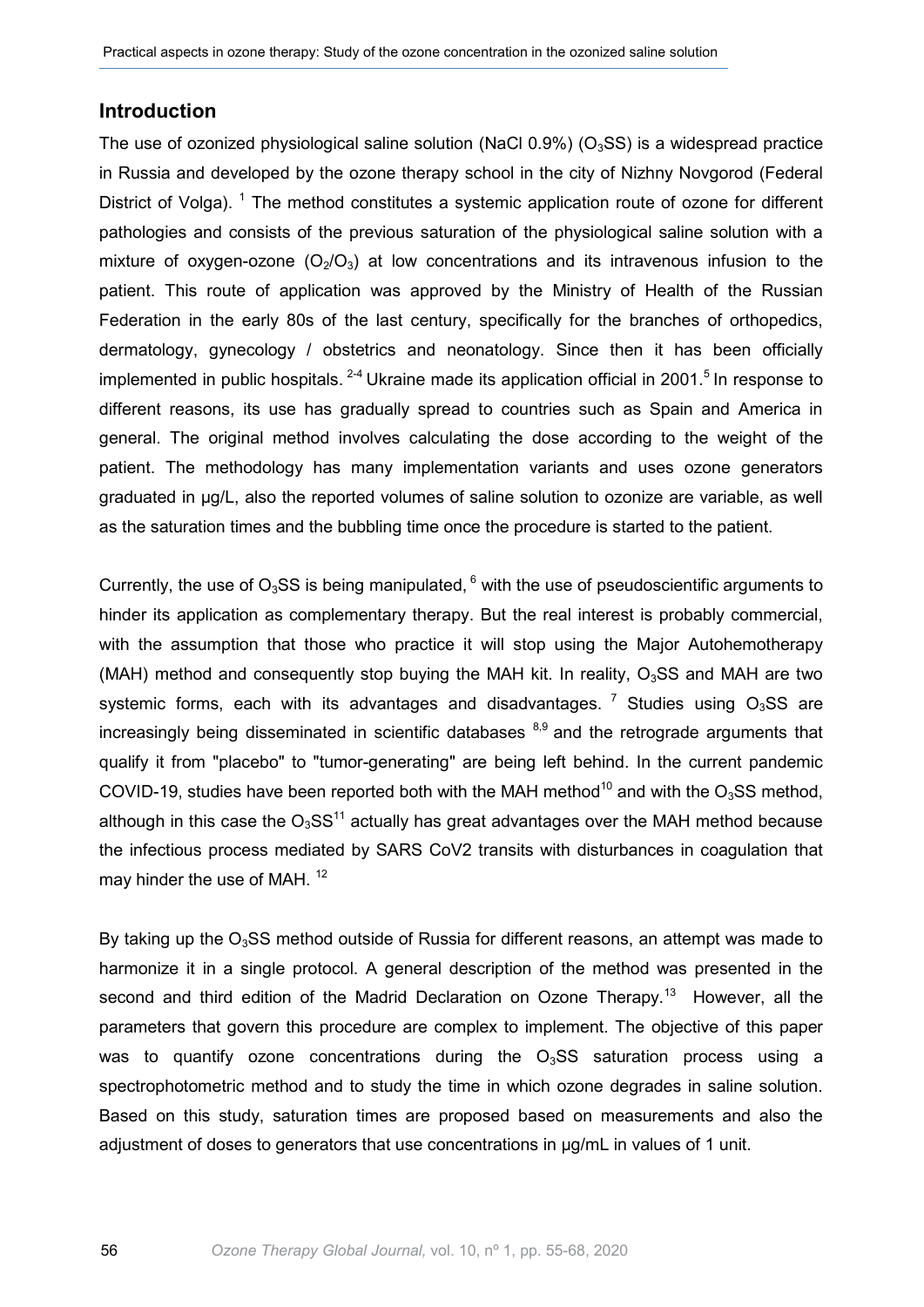#### **Materials and methods**

Ozone was generated by a class IIb CE medical device (Ozonette®, SEDECAL®, Spain). The container for the preparation of the single use saline solution was made of medical grade materials, free of phthalates and totally compatible with ozone that is classified as a Bexozone® class IIb medical device (Bexen medical®, Spain). The outlet connection of the bubble chamber (Fig. 1 point 3) was cut and the clamp 8 (Fig. 1) was kept closed to couple a 5 mL syringe that allowed taking samples of the saline solution present in the chamber at the different sampling times. The sample (5 mL) was taken by aspiration, re-insertion in the chamber and successive aspiration of the sample. Once the absorbance of the sample was determined, it was reinjected into the bubble chamber. Sterile physiological saline solution (0.9% NaCl) from (Lab. S.A.L.F, Italy) was used.



## **Description:**

1. Container chamber 2. Top line 3. Two-way bottom line. 3A Downline. 3B Upline 4. Female Luer Lock connector 5. Male Luer Lock connector 6. Clamp 7. Addition point in Y 8. Clamp 9. Clamp roller 10. Addition point Y 11. Male Luer Lock connector 12. Drip chamber with filter 13. Attachment hook to serum holder**Descripción:**

**Figure 1**. Diagram and description of the Bexozone® Dual Kit (Bexen® medical, Spain).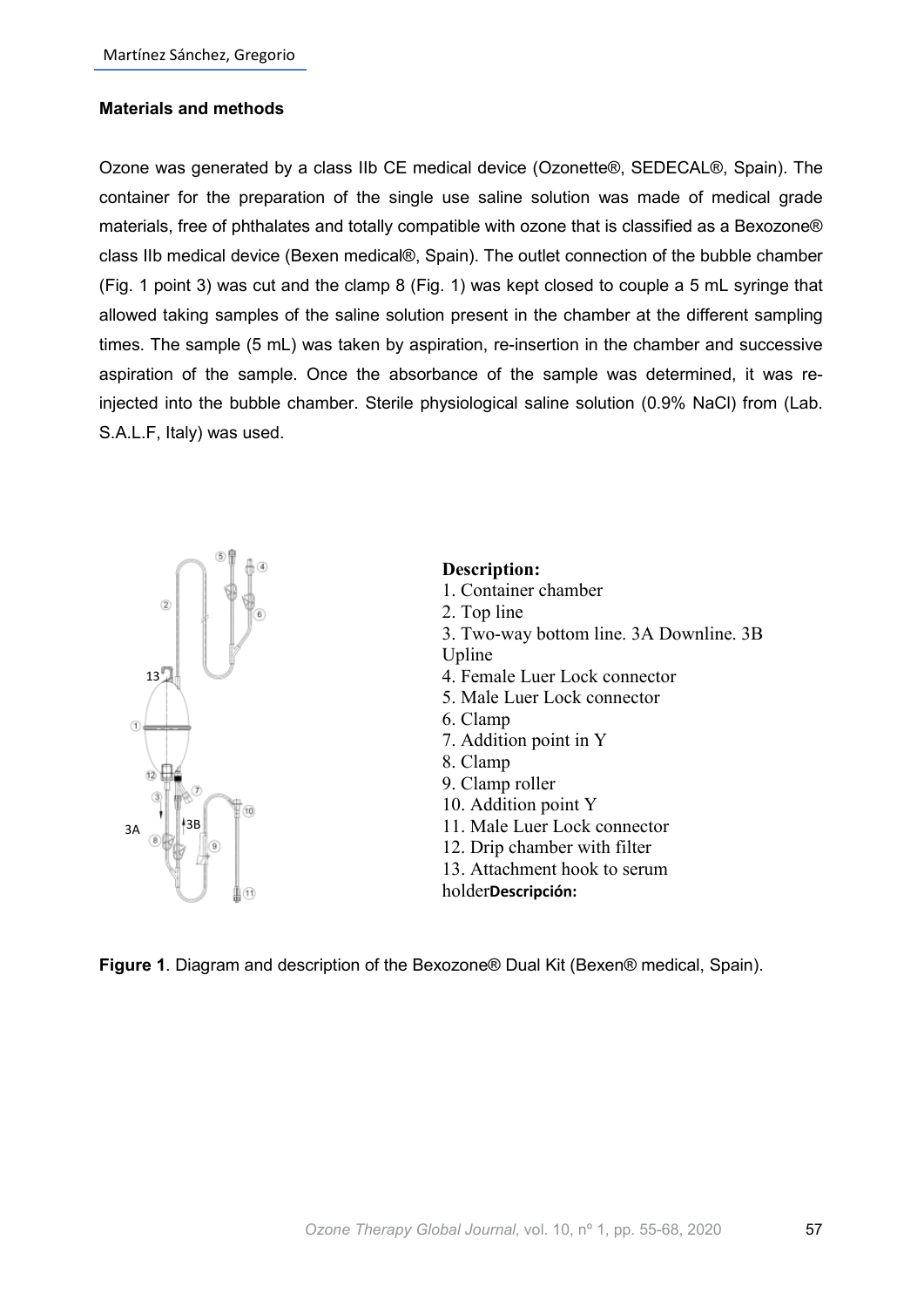As a first step, the correspondence of the ozone concentration at the generator output preset in the equipment with that determined with the spectrophotometric method was analyzed, for which a Metertech spectrophotometer UV / VIS SP8001 (Taiwan) was used. The absorbance was read at 254 nm in a 1

cm quartz cuvette and the extinction coefficient of 2 987 M-1 cm-1<sup>14</sup> was used for the gas phase ozone.

The saturation process of 200 mL of saline solution for 15 min was simulated with an ozone flow of 30 L/h in the Bexozone® device at concentrations of 1 and 5 µg/mL and samples were taken from the container every 5 min to measure the absorbance on the spectrophotometer and calculate the ozone concentrations in solution. In this case, the extinction coefficient 3 840 M-1 cm-1 was used.  $15$ 

Concentration calculations were based on the Lambert-Beer formula, where:

C = D.O./ ε · L, being: D.O., optical density; ε, molar extinction coefficient of ozone and L, light passage of the cuvette (1 cm).

The changes that the temperature and pressure exert on the extinction coefficient were considered. C =  $(D.O./ \epsilon \cdot L) \cdot (PNTP / P) \cdot (T / TNTP)$ , where: PNTP, the normal pressure (1) 103 · 105 Pa), P the pressure at which the measurements are made; TNTP (normal temperature, 273.15 K), and T the temperature at which the experiment was performed: For the measurement of gaseous ozone 26.3  $^{\circ}$ C = 299.45 K, for the measurement of ozone dissolved in saline 24.5  $^{\circ}$ C = 297.65 K.

Statistical data processing: Values were obtained in triplicate. Statistical analysis was started with the OUTLIERS preliminary test to detect aberrant values. Different descriptive parameters were calculated for the analyzed variables (mean and coefficient of variation). The ANOVA method (one tail) was then used, followed by the variance homogeneity test (Levene) and the multiple comparison test (Duncan's Ranges). The level of statistical significance used in all cases was at least p \* 0.05.

Regression analysis and linear correlation were used to study the relationship between concentration and optical density values. To validate the acceptability of the chosen model, the values obtained for the Durbin-Watson test were taken into account in the residue analysis. Pearson's correlation coefficient was reported. The data was processed using the STATISTICA statistical package (version 6) for WINDOWS.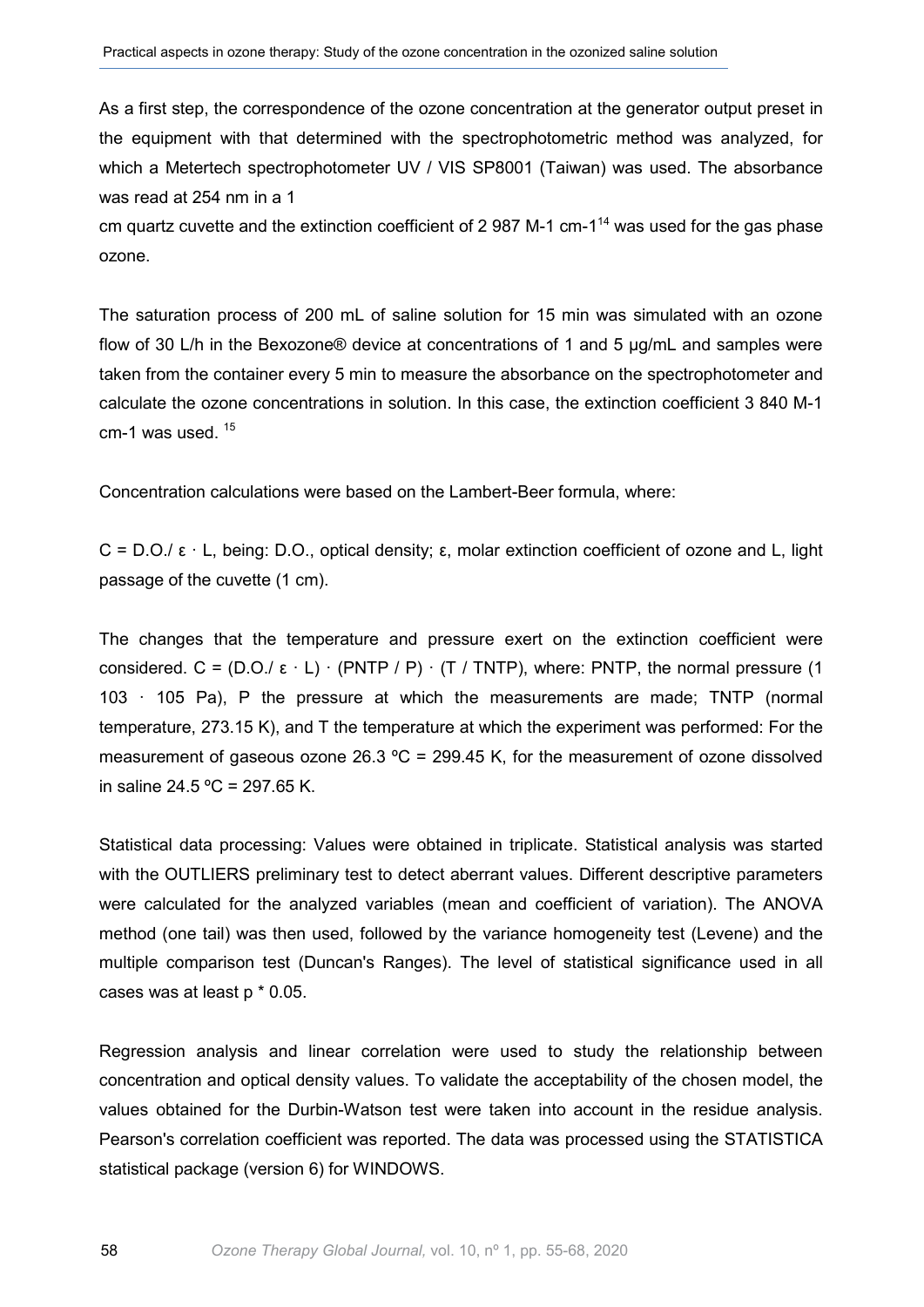#### **Results**

#### *Ozonette® Ozone Generator Calibration*

Calibration was carried out in the range of 1 to 20 µg/mL. The results are shown in Table 1. The linear correlation between the predetermined concentration in the equipment and that calculated according to the spectrophotometric determinations was 0.999. The deviations of the calculated concentration from the preset were less than 5%.

| <b>Concentration</b> | D.O.<br>254 | <b>Calculated</b> | <b>Deviation</b><br>the<br><b>of</b> |  |
|----------------------|-------------|-------------------|--------------------------------------|--|
| in<br>presset<br>the | nm          | concentration *   | presset                              |  |
| equipment            |             | $(\mu g/mL)$      | concentration<br>from                |  |
| $(\mu g/mL)$         |             |                   | the calculated $**$ (%)              |  |
| $\overline{1}$       | 0.056       | 0.99              | $-1.3$                               |  |
| $\overline{2}$       | 0.114       | 2.01              | 0.4                                  |  |
| $\overline{3}$       | 0.167       | 2.94              | $-1.9$                               |  |
| $\overline{4}$       | 0.237       | 4.18              | 4.4                                  |  |
| $\overline{5}$       | 0.294       | 5.18              | 3.6                                  |  |
| 10                   | 0.555       | 9.78              | $-2.2$                               |  |
| 20                   | 1.110       | 19.55             | $-2.2$                               |  |

**Table 1**. Results of the spectrophotometric calibration of the O3 Ozonette® generator.

Legend: The results represent the average of three determinations with a coefficient of variation of less than 5%.  $*$  Calculations were performed using the extinction coefficient of 2 987 M<sup>-1</sup> cm<sup>-1</sup> at 254 nm and it was normalized with the correction factor for pressure (1) and temperature (1.096284).

#### *Study of variations in the concentration of ozone in saline solution over time*

Fig. 2 shows the changes of the concentration of ozone in saline solution. In saturation phase at the concentration of 1 µg/mL the maximum concentration (10% of the initial) corresponding to 0.1 µg/mL is reached after 10 min of bubbling. For the concentration of 5 µg/mL, the maximum concentration (10% of the initial) that corresponds to 0.5 µg/mL is reached after 15 min of bubbling. During the saturation phase, the slope of the logarithmic relationship between the concentration of dissolved ozone at 1 µg/mL is higher (0.056) with respect to that reached at 5 µg/mL (0.027). A similar behavior occurs during the degradation of ozone in solution, for 1 µg/mL the slope of the logarithm line of the concentration vs time is -0.024 while for 5 µg/mL it is -0.041.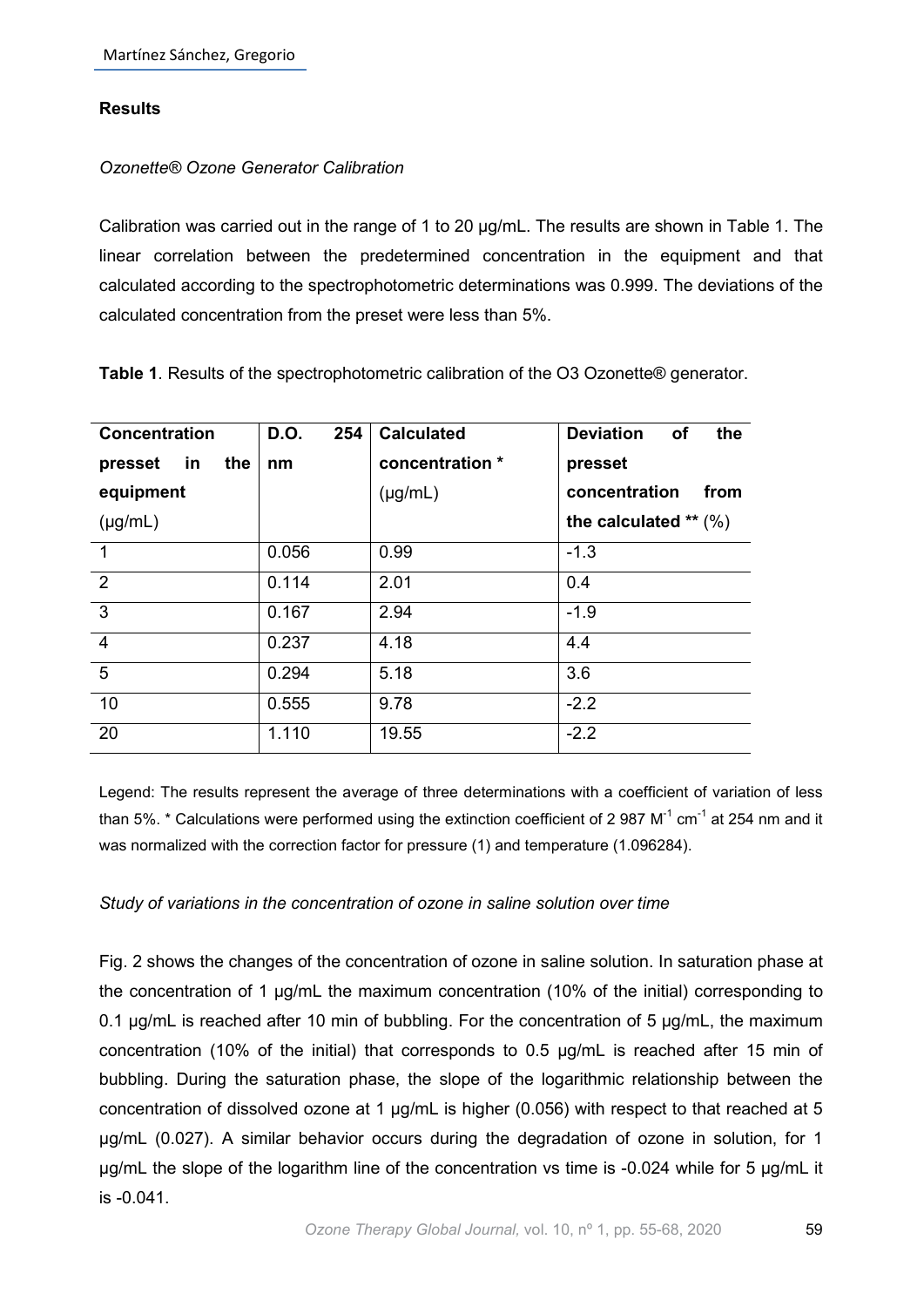Practical aspects in ozone therapy: Study of the ozone concentration in the ozonized saline solution





**Figure 2**. Ozone concentration in the saline solution (NaCL 0.9%) over time. Continuous line concentration of 1µg/mL, dashed line concentration of 5µg/mL. A, saturation phase and constant bubbling. B, ozone decomposition phase after stopping the bubbling. The ozone concentrations in solution were calculated using the extinction coefficient of 3 840  $M^{-1}$  cm<sup>-1</sup> at 254 nm and normalized with the correction factor for pressure (1) and for temperature (1.089694).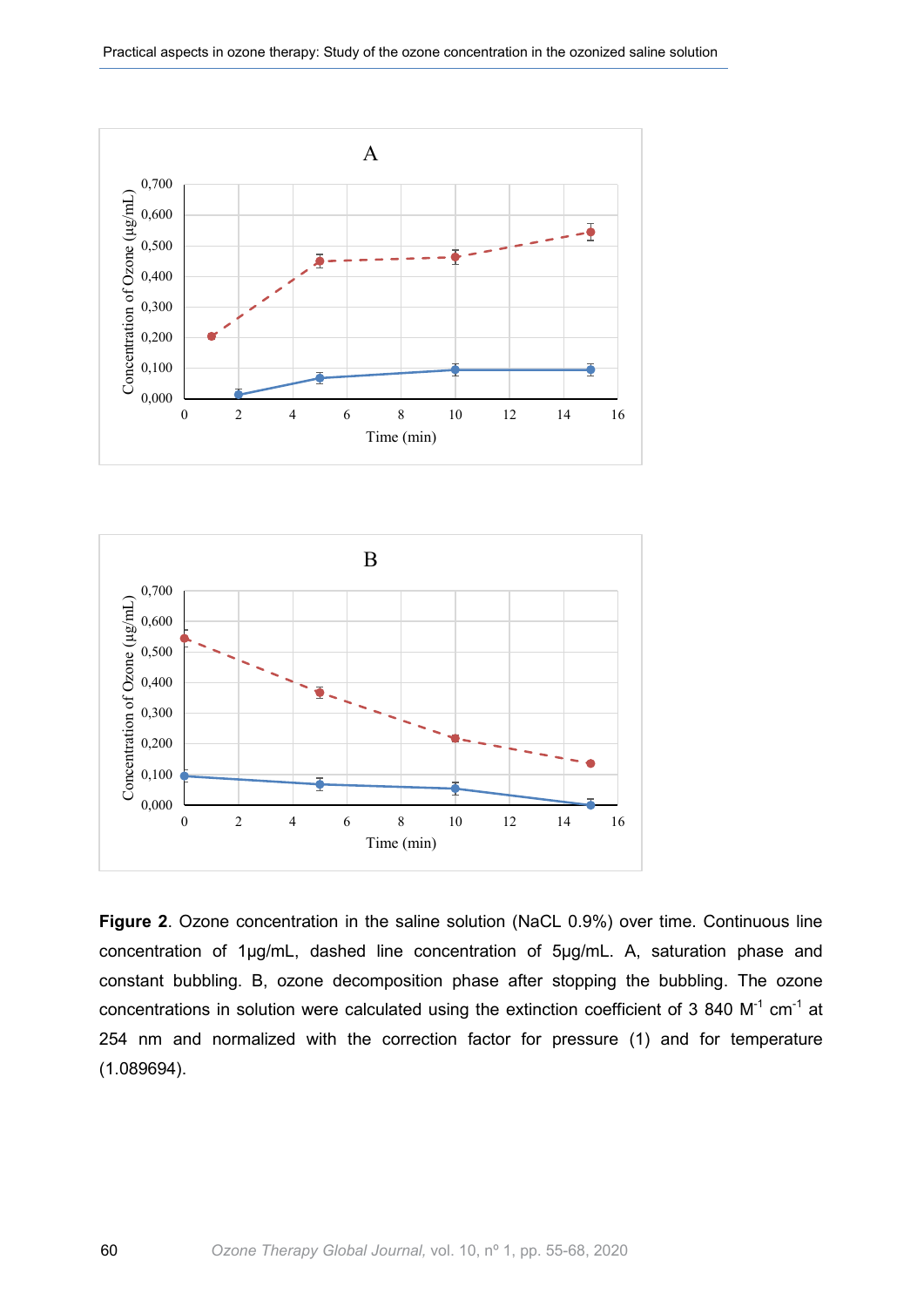#### **Discussion**

The ozone generator used in this experiment (Ozonette®, SEDECAL®, Spain) in the dose range of 1 to 20 µg/mL behaved with a precision level of less than 5% variation between the selected dose and that determined by the spectrophotometric method. The above places it within the established by ISCO3, which recommends that the generators do not differ by at least 10% between the selected dose and the real one. <sup>16</sup>

During the saturation process of the saline solution, both the lowest and highest concentrations (1 and 5 µg/mL) reached a maximum concentration that corresponded to 10% of the bubbling concentration. The above corresponded with that reported by Durnovo and Jomutinnikova  $(2000)$ ,<sup>17</sup> who after 10 min of bubbling with a concentration of 1.5  $\mu$ g/mL detect a final concentration in solution that corresponds to 11.4% of the initial and for the 2.5 µg/mL concentration 8.8% of the initial concentration. The results do not correspond to that reported by other authors, who state that the final concentration in the saline solution represents approximately between 22% and 25% of the saturation concentration. <sup>18.19</sup> In one case (Boiarivov *et al* 2000) <sup>18</sup> this difference may be because the author used distilled water, instead of saline solution, where ozone is more stable than in a solution that has dissolved salts.

In the second case, the variation may be due to the fact that the experimental simulation system did not exactly correspond to that used in the clinic. On the other hand, the time to achieve saturation was 10 min for the lowest concentration 1 µg/mL and 15 min for the highest 5 µg/mL. This data can be used to standardize the bubbling time at 15 min, as defined in the westernized variant of the procedure.<sup>20</sup>

Regarding the time in which ozone degrades to oxygen, once the bubbling is finished, the studies that exist are scarce. The dynamics of ozone degradation under the conditions in which the  $O<sub>3</sub>SS$  runs is important to define whether or not the solution should be kept bubbling with ozone during reinfusion to the patient. According to the results of this study, after 5 min of stopping the bubbling, for both concentrations tested, the ozone concentration that remains in solution is 67% of the initial one, at 10 min the concentration drops to 40% for 5 µg/mL and at 57% for 1 µg / mL.

The foregoing is indicative of the loss of the presence of ozone and the need to continue bubbling during the reinfusion, at least until there are 50 mL of solution left in the container, at which time the bubbling will be removed for safety reasons, just as the methodical indicates.  $^{20}$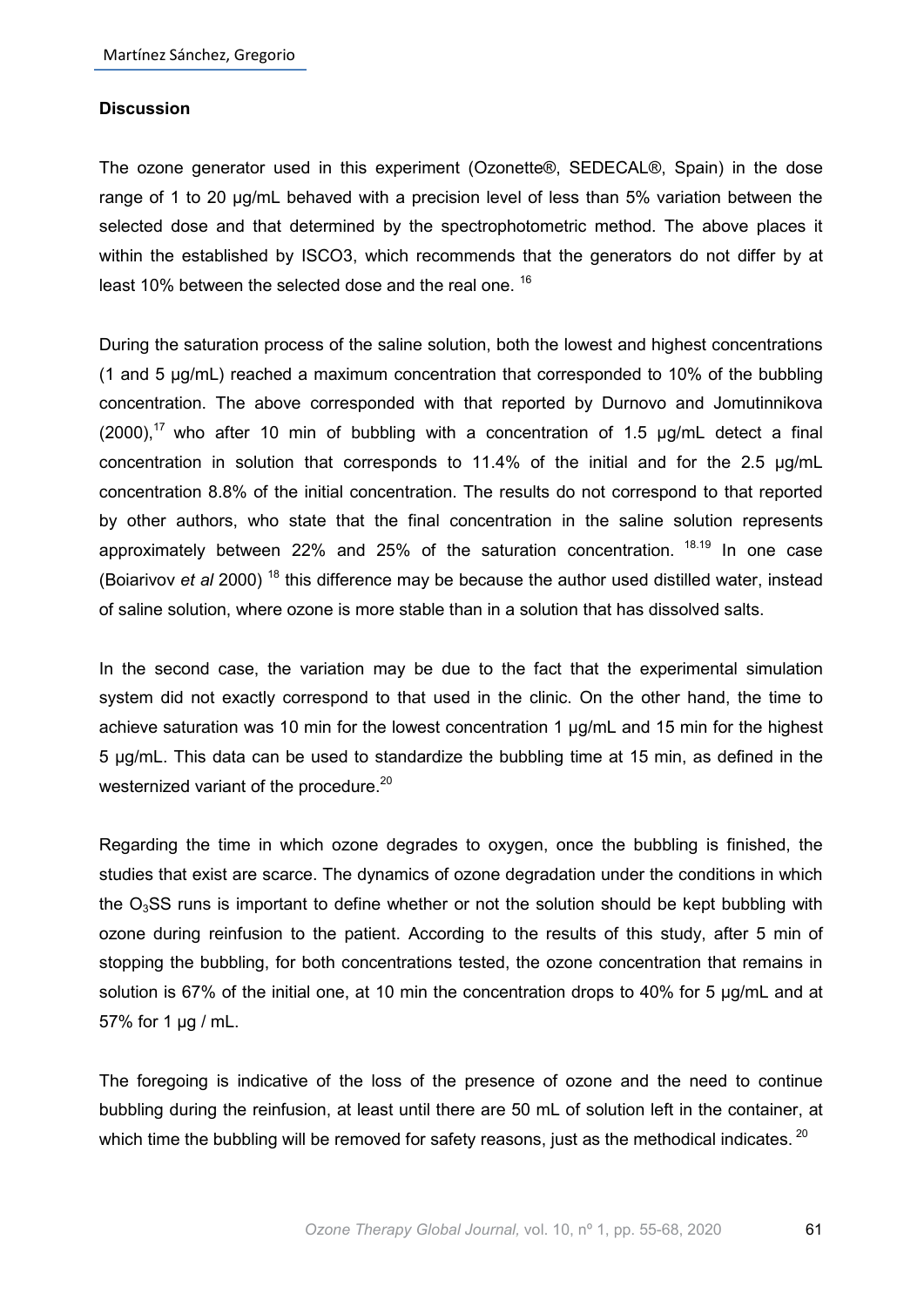Another problem related to the application of  $O<sub>3</sub>SS$  is related to calculations of ozone concentrations according to the type of pathology, the weight of the patient, and the fact that western generators are not graduated for fractions of  $\mu$ g/mL. Table 2 shows a list of the doses according to their use depending on the pathologies to be treated. The values in column 1 refer to what is described in the  $3<sup>rd</sup>$  edition of the Madrid Declaration on Ozone Therapy,<sup>13</sup> which were calculated based on the precedent that the amount of ozone that remains in the solution represents 25% of that used for bubbling . However, if the results of this paper and those reported by Durnovo and Jomutinnikova (2000)<sup>17</sup> are taken into account and the amount of ozone that dissolves in the saline solution after a 15-minute bubbling is considered 10% at 30 L/h, the ozone concentration at the generator outlet and the ozone concentration administered to the patient in 200 mL of saline can be estimated (columns 3 and 4 of table 2). In the western clinical practice of this procedure there are no substantial changes, since the reported ozone concentrations are those that were being used regularly, only it would change the need for body weight-adjusted calculations that still resulted in numbers with fractions of µg/mL that could not be predetermined in Western ozone generating equipment.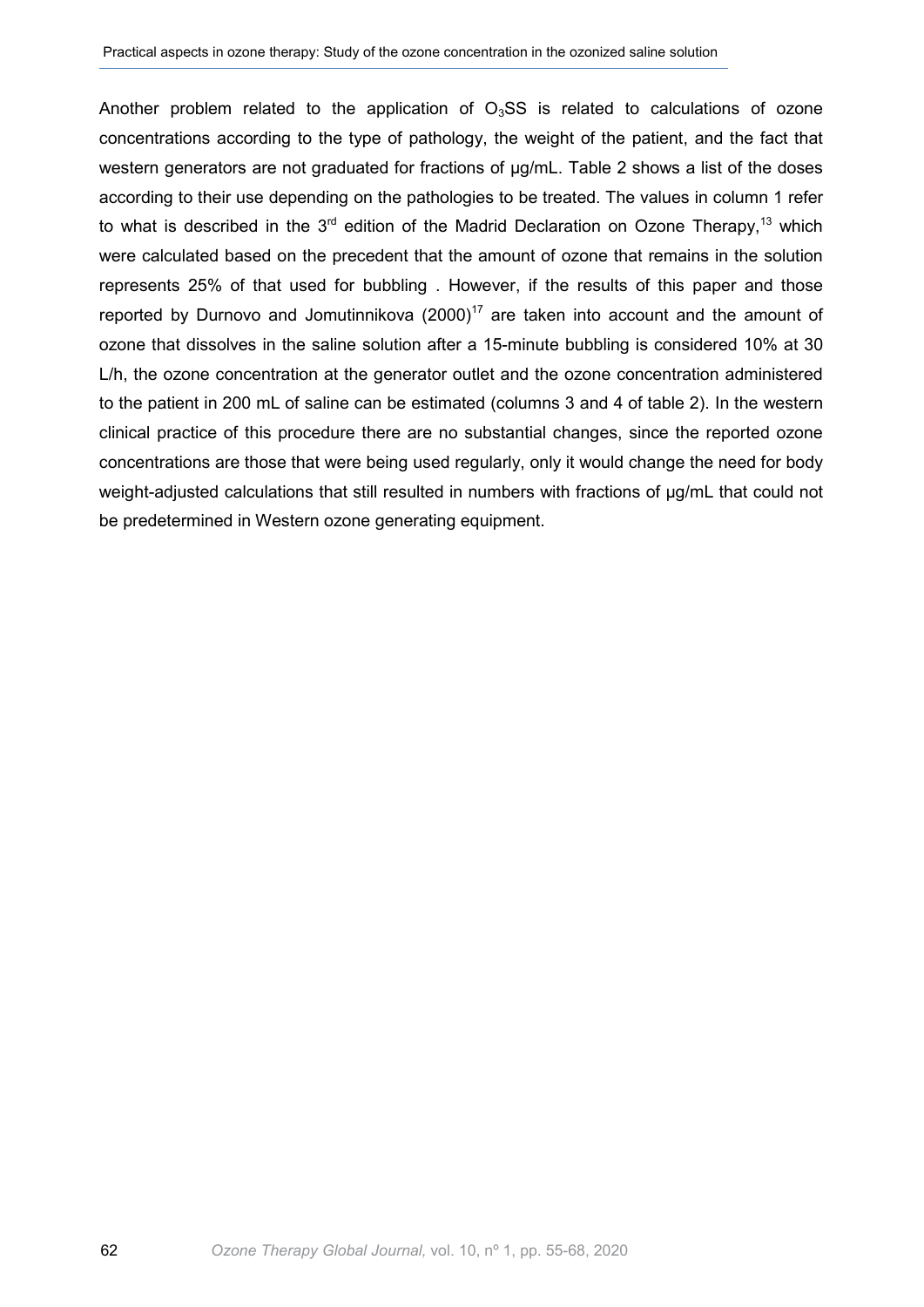Table 2. Proposal of ozone concentrations at the generator outlet to saturate the O<sub>3</sub>SS depending on the therapeutic indication.

| Dose <sup>a</sup> | Use <sup>b</sup>           | Ozone<br>at          | Ozone                 | 200<br>mL  |
|-------------------|----------------------------|----------------------|-----------------------|------------|
| $\mu$ g/NmL       |                            | the                  | concentration         | dose<br>of |
|                   |                            | generator            | the<br>in             | saline     |
|                   |                            | outlet <sup>c</sup>  | solution <sup>c</sup> | $(\mu g)$  |
|                   |                            | $(\mu g/\text{NmL})$ | $(\mu g/\text{NmL})$  |            |
| 0.4               | To<br>stimulate<br>the     | $\mathbf{1}$         | 0.1                   | 20         |
| Low               | immune system<br>and       |                      |                       |            |
|                   | cardiovascular             |                      |                       |            |
|                   | diseases. In obstetrics,   |                      |                       |            |
|                   | to prevent toxicity in     |                      |                       |            |
|                   | the first trimester of     |                      |                       |            |
|                   | pregnancy and fetal        |                      |                       |            |
|                   | hypoxia in the third       |                      |                       |            |
|                   | trimester.<br>$\ln$<br>the |                      |                       |            |
|                   | prevention<br>and          |                      |                       |            |
|                   | adjuvant treatment in      |                      |                       |            |
|                   | cancer.                    |                      |                       |            |
| 0.8               | Detoxification in endo-    | 2                    | 0.2                   | 40         |
| $\mu$ g/NmL       | toxemia and chronic        |                      |                       |            |
| Medium            | inflammatory diseases      |                      |                       |            |
|                   | of different etiologies    |                      |                       |            |
| $2 \mu g/NmL$     | In infectious diseases     | 5                    | 0.5                   | 100        |
| Hihgh             | (bacterial and viral), as  |                      |                       |            |
|                   | well as skin infections    |                      |                       |            |
|                   | Also, in<br>and burns.     |                      |                       |            |
|                   | autoimmune<br>diseases     |                      |                       |            |
|                   | where<br>an                |                      |                       |            |
|                   | immunosuppressive          |                      |                       |            |
|                   | effect is needed.          |                      |                       |            |

Legend: a, Doses referred to in the Madrid Declaration on Ozone Therapy<sup>13</sup> on previous experience that considered the concentration of dissolved ozone in the saline as 25% of that used in bubbling (generator output). b, Uses according to the dose referred to in the Madrid Declaration on Ozone Therapy.<sup>13</sup> c, Proposed concentrations according to the results of this study.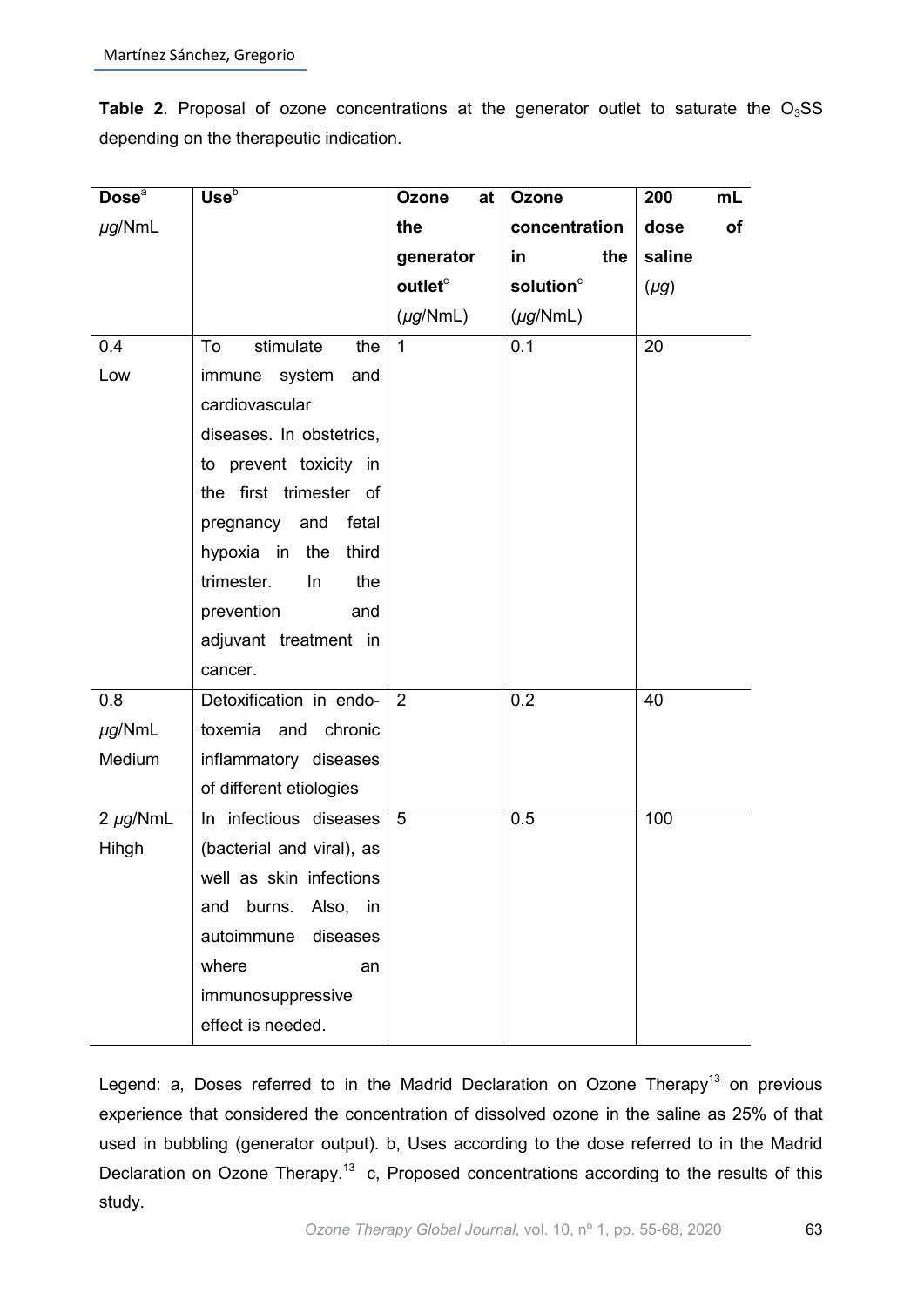Above the maximum limit of dissolved ozone in solution previously established, in order to avoid phlebitis 2 µg/NmL, according to the current calculation would correspond to 20 µg/NmL. However, according to the results of the application of this complementary therapy, it has been shown that bubbling with 5 µg/NmL is sufficient to treat infectious diseases such as SARS CoV2 infection<sup>11</sup> and it is reiterated that it should not be overcome in any case 8  $\mu$ g/NmL. Therefore, we consider that for safety reasons the upper limit could be set at 8 µg/NmL. As the clinical study itself shows in COVID-19 patients,  $11$  the dose can be decreased depending on the evolution of the patient, in that particular study, after initial doses of 5 µg/NmL (ozone at the generator outlet) it was lowered the dose at 3 µg/NmL (ozone at the generator outlet) which would correspond to a medium/high dose.

Regarding the calculation of the dose by body weight, when it must be reported in a study, it can be calculated by relating the amount of ozone administered to the weight of the patient. For example, a patient receiving 200 mL ozonized saline solution of high-dose 5 µg/NmL (ozone at the generator outlet), he has actually received 100 µg of ozone, if his weight was 70 kg, and then, the dose per weight received will be 1.43 µg of ozone per kg of body weight. Taking into account also the variations in the volumes of ozonized saline solution in the different clinical studies (from 200 mL to 1 L) and the fact that it has been shown that the main mechanism by which ozone acts does not require large doses, but rather that the oxidative preconditioning signal is transmitted from exposed to unexposed cells.  $21$  We recommend keeping solution volumes low at 200 to 250 mL as the total volume to administer.

Finally, we estimate to propose a working protocol for the preparation of the saline solution using the C.E. Bexozone® (Bexen® medical, Spain), because it is the most widely used device for these purposes and that the manufacturer does not offer a clear guide for its use in this modality (Annex 1).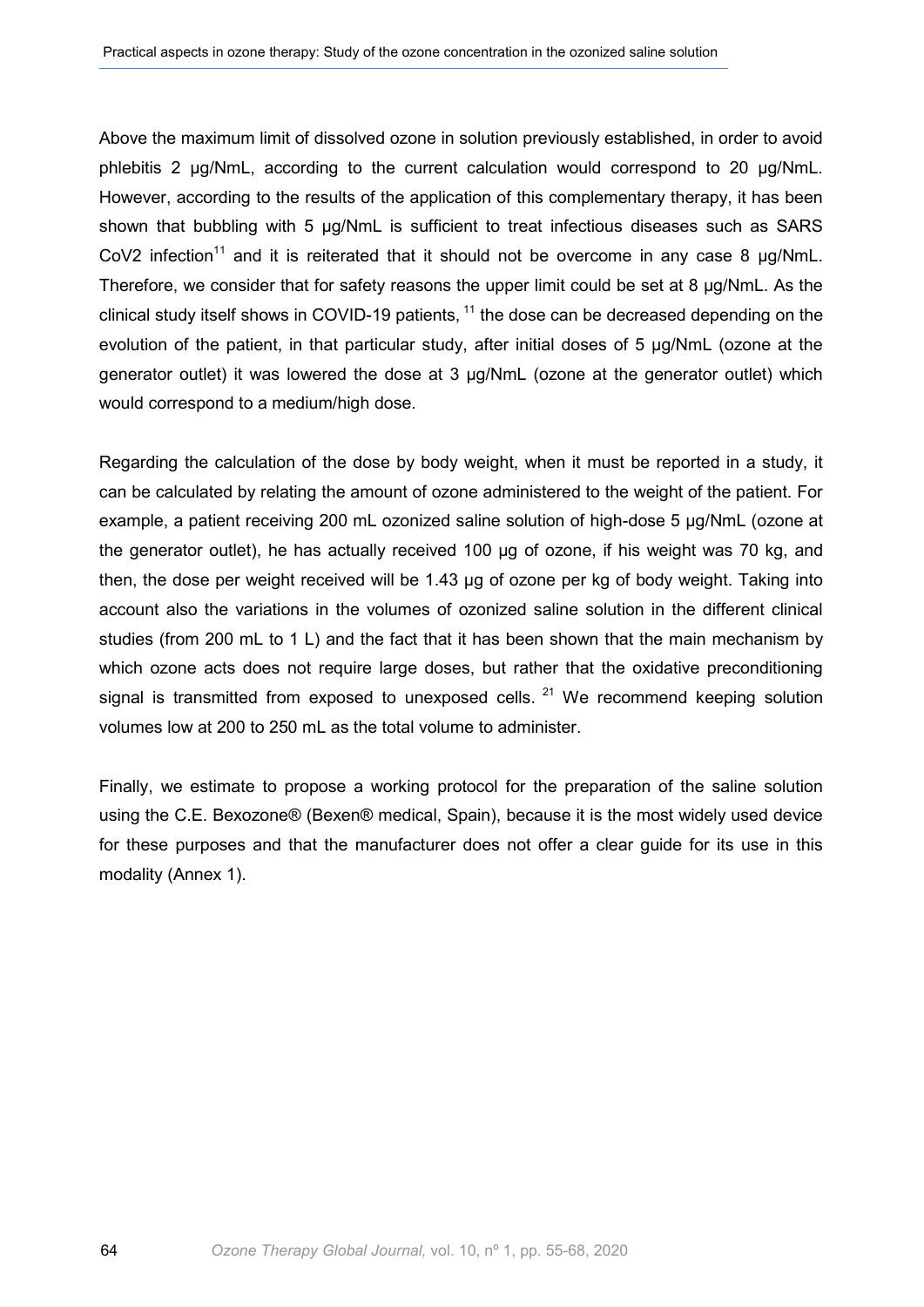#### **Conclusions**

The study of the ozone concentrations present during the saturation process of the saline solution with ozone made it possible to determine that the ozone concentration corresponds to 10% of the ozone concentration at the generator outlet. On the other hand, the study of the ozone degradation in the saline solution, allowed to corroborate that its degradation is sufficiently accelerated as to require constant bubbling at the time of reinfusion of the solution into the patient. After analyzing these results, it is proposed to adjust the bubbling time to 15 min, to maintain the bubbling until there are 50 mL of solution to infuse, to use the ozone concentrations at the outlet of the ozonator of 1, 2 and 5 µg/NmL to the low, medium and high doses according to the field of application.

**Financing**: The paper has not been prepared under any source of financing.

**Conflict of interest**: The author is president of ISCO3 (International Scientific Committee on Ozone Therapy) and member of the editorial committee of Ozone Therapy Global Journal. **Acknowledgments**: To Dr. Vincenzo Di Dona for the loan of the ozone generator and the materials to carry out this work; to Dr. Marco Papagni for allowing access to his laboratory for the experimental execution of this work.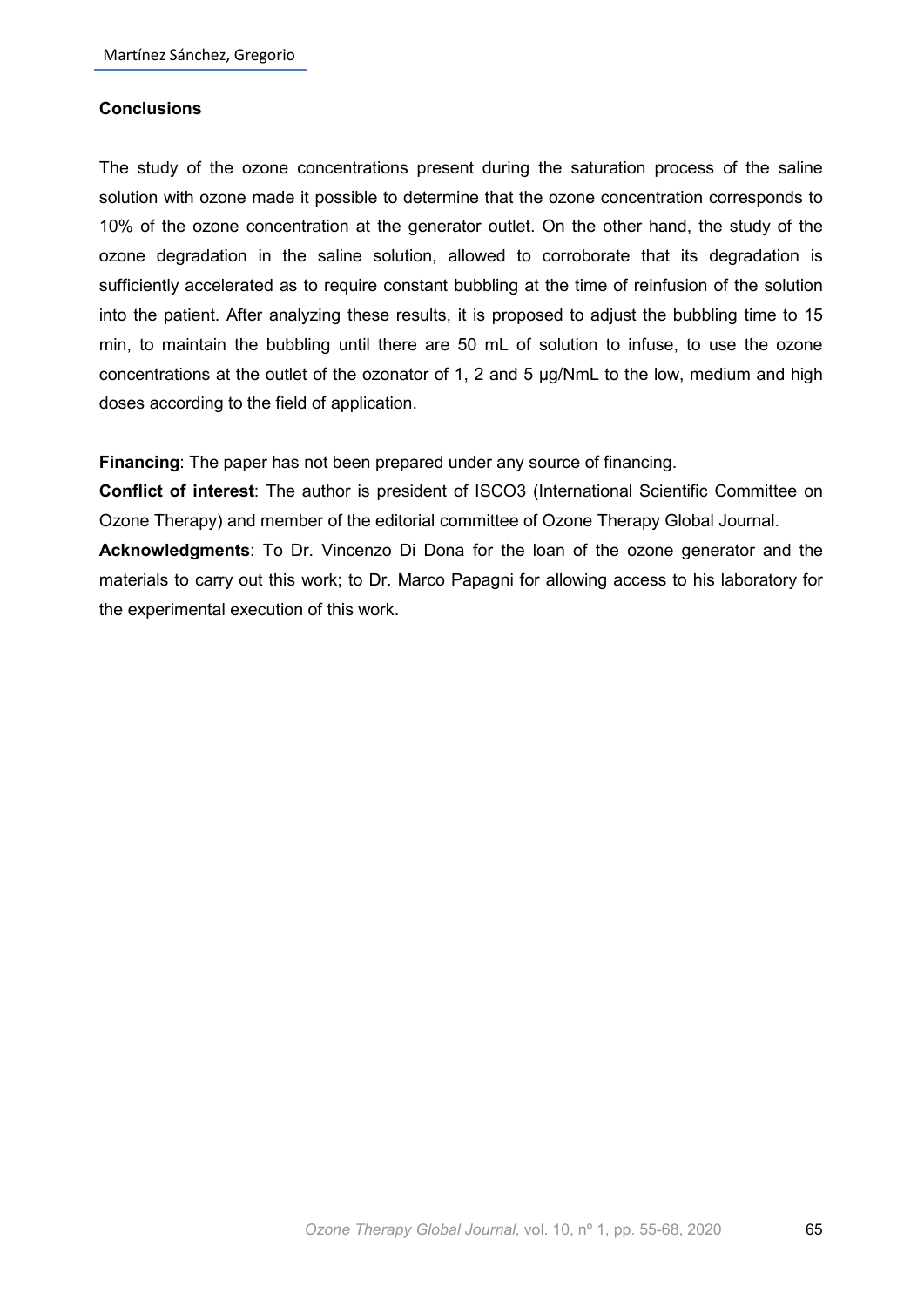## **BIBLIOGRAPHY**

1. Schwartz, A. Solución Salina Ozonizada (Sso3): Fundamentos Científicos. *Revista Española de Ozonoterapia* **2016**, *6*, 111-120.

2. Peretyagin, S.; Vorobiev, A.; Smirnov, S. Oxygen-ozone mixture use in traumatology. 2007.

3. Kocheleva, I.; Ivanov, O.; Vissarionov, V. Oxygen-ozone use in dermatology and cosmetology. 2005.

4. Serov, N.; Fedorova, T.; Kachalina, T. Medical ozone use in obstetrics, gynecology and neonatology. 2007.

5. Shmakova, I.; Nazarov, E. Methods of application of ozone in medicine (guidelines). Ukraine, T.M.o.H.o., Ed. Ukrainian Centre for Scientific medical information and license work: Kiev, 2004.

6. WFOT. Study on the scientific basis of ozonized saline solution. [https://www.wfoot.org/wp-content/uploads/2015/11/WFOT-about-ozonized-saline-FINAL](https://www.wfoot.org/wp-content/uploads/2015/11/WFOT-about-ozonized-saline-FINAL-signed.pdf)[signed.pdf.](https://www.wfoot.org/wp-content/uploads/2015/11/WFOT-about-ozonized-saline-FINAL-signed.pdf) 2017.<br>7. Schwartz.

7. Schwartz, A. *Manual de Ozonoterapia Clinica*; Medizeus Soluciones Medicas S.L.: Madrid, España, 2017; pp. 651.

8. Karatieieva, S.; Makarova, O.; Yurkiv, O.; Semenenko, S.; Berezova, M. Treatment of Pyoinflammatory Complications with Individually Selected Ozone Dose in Patients with Diabetes. *Georgian Medical News* **2018**, 91-94.

9. Katiukhin, L.N. Influence of the course of treatment by injections of ozonized saline on rheological properties of erythrocytes in patients with complex pathology. *Human Physiology*  **2016**, *42*, 672-677, doi:10.1134/S0362119716050091.

10. Zheng, Z.; Dong, M.; Hu, K. A preliminary evaluation on the efficacy of ozone therapy in the treatment of COVID-19. *J Med Virol* **2020**, 10.1002/jmv.26040, doi:10.1002/jmv.26040.

11. Schwartz, A.; Martínez-Sánchez, G.; Menassa de Lucía, A.; Mejía Viana, S.; Alina Mita, C. Complementary Application of the Ozonized Saline Solution in Mild and Severe Patients with Pneumonia Covid-19: A Non-randomized Pilot Study. *Preprints 2020060233* **2020**.

12. Martínez-Sánchez, G.; Schwartz, A.; Di-Donna, V. Potential Cytoprotective Activity of Ozone Therapy in SARS-CoV-2/COVID-19. *Antioxidants (Basel)* **2020**, *9*, doi:10.3390/antiox9050389.

13. ISCO3. *Madrid Declaration on Ozone Therapy*, 3 ed.; Madrid, G.S.L., Ed. ISCO3: Madrid, Spain, 2020; pp. 103.

14. Orphal, J. A Critical Review of the Absorption Cross-Sections of O3 and NO2 in the Ultraviolet and Visible. *Journal of Photochemistry and Photobiology A: Chemistry* **2003**, *157*, 185–209.

15. Ferre-Aracil, J.; Cardona, S.C.; Navarro-Laboulais, J. Determination and Validation of Henry's Constant for Ozone in Phosphate Buffers Using Different Analytical Methodologies. *Ozone: Science & Engineering: The Journal of the International Ozone Association* 2015, 37, 106-118, doi:10.1080/01919512.2014.927323.

16. ISCO3. Guidelines and Recommendations for Medical Professionals Planning to Acquire a Medical Ozone Generator. Availabe online: (accessed on 11/03).

17. Durnovo, E.A.; N.E.Jomutinnikova. Ozonoterapia en la estomatología quirúrgica. In Proceedings of Ozono y métodos de terapia eferente en medicina, N. Nóvgorod.; pp. 37-38.

18. Boiarinov, G.A.; Riabov, S.V.; Serova, A.N. Solubilidad del ozono en el agua destilada. In Proceedings of Ozono y métodos de terapia eferente en la medicina, N. Novgorod; pp. 4-5.

19. Fernández, C.; Hidalgo, Ó.; Ramos, J.F.; Sánchez, R. Medida de la concentración del ozono en agua en dosis bajas. *Ozone Therapy Global Journal* **2019**, *9*, 61-73.

20. Schwartz, A. *Manual de Ozonoterapia Clínica*; Medizeus S.L.: 2017.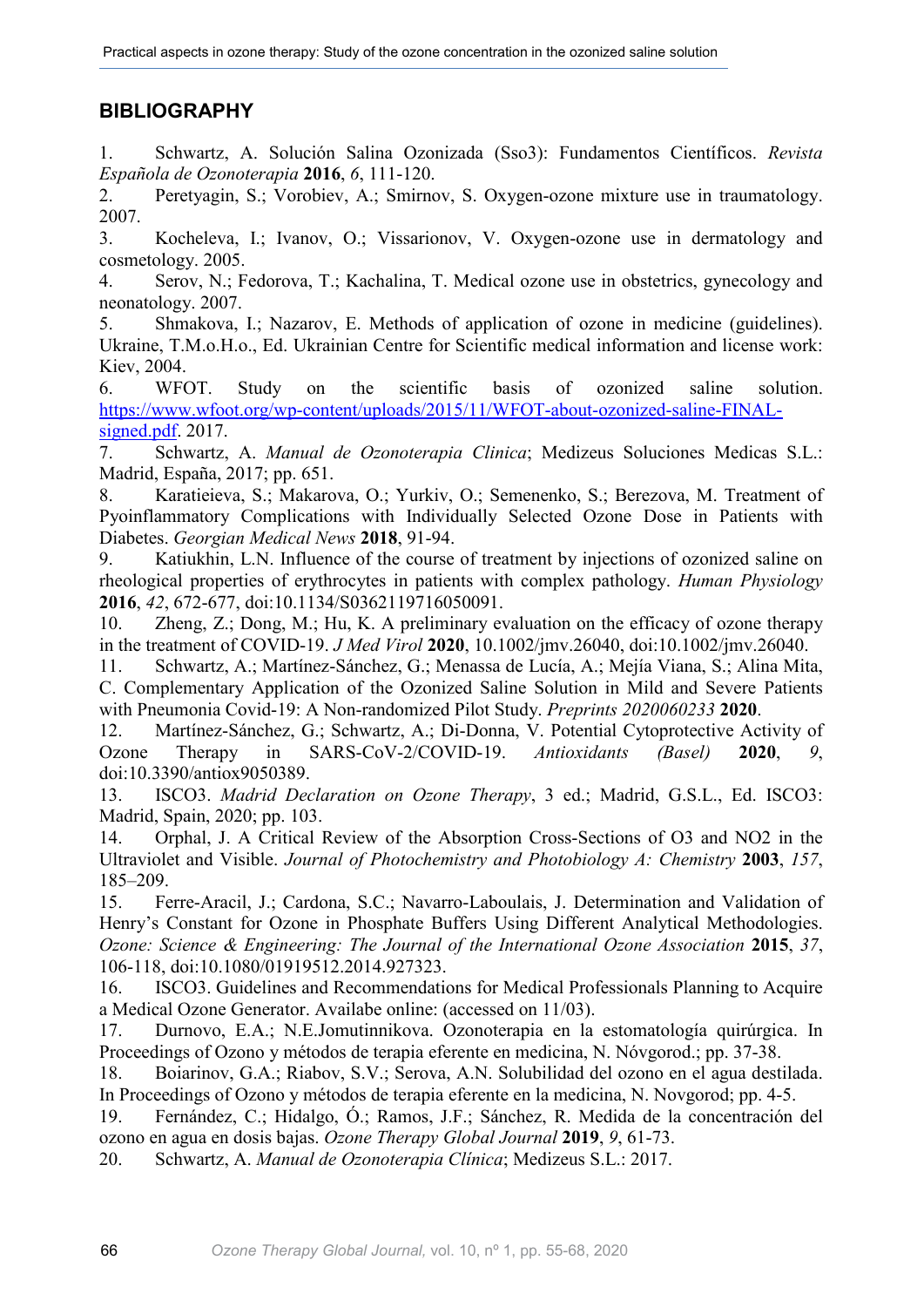21. Re, L.; Martinez-Sanchez, G.; Bordicchia, M.; Malcangi, G.; Pocognoli, A.; Morales-Segura, M.A.; Rothchild, J.; Rojas, A. Is ozone pre-conditioning effect linked to Nrf2/EpRE activation pathway in vivo? A preliminary result. *Eur J Pharmacol* **2014**, *742*, 158-162, doi:S0014-2999(14)00634-7 [pii] 10.1016/j.ejphar.2014.08.029.

**Annex 1.** Procedure guide to practice  $O<sub>3</sub>SS$  with the Bexozone<sup>®</sup> device (Bexen medical®, Spain)

To see the references of the parts of the device, use Fig. 1 as a guide. Before proceeding to vein channeling, check: The correct condition of the equipment and its connections.

#### **Preliminary operations. Filling the chamber:**

1) Hold the camera by hook 13 to the serum holder. Close roller 9 and clamp 5.

2) Through the female Luer Lock connector 4, generate a vacuum until reaching 0.5-0.6 bar, connecting it to the equipment vacuum pump, or aspirating with a Luer Lock syringe, in this case aspirate 300 mL of air. In both cases, use an ozone resistant antibacterial filter (0.22 µm). 3) Aspirate through point 11, 200 mL of sterile physiological saline solution (NaCl 0.9%). For aspiration, place a sterile needle (18 G  $\cdot$  1  $\frac{1}{2}$ ; 1.2 mm  $\cdot$  38 mm) on terminal 11. If the vacuum is not enough to reach 200 mL, suck in more air from terminal 4. Close clamp 8.

#### **Saline solution saturation:**

4) Place the serum holder at the same level as the generator (e.g. Ozonette, SEDECAL, Spain). Open clamp 4 and connect it to an  $O<sub>3</sub>$  destruction system, through an ozone resistant filter (0.22 µm). Place one terminal of the ozonation line (Line not included in the set, sterile male male Luer Lock) in the generator, use an ozone resistant sterile filter (0.22 µm) at the generator outlet. At the other end of the ozonation line, place a needle (18 G  $\cdot$  1  $\frac{1}{2}$ ; 1.2 mm  $\cdot$  38 mm). Run the generator in continuous mode with the following specifications: Concentration: depending on the dose (see Table 2), do not exceed 8  $\mu$ g/mL. Flow: 30 L/min. Time: 30 min of which 15 will correspond to the saturation phase of the saline solution and the rest will be established depending on the time it takes for 50 mL of saline solution to remain in the chamber. Once the  $O_3$  generation is activated insert the needle into port 7. Clamp 5 will remain closed. Let the solution saturate for 15 min.